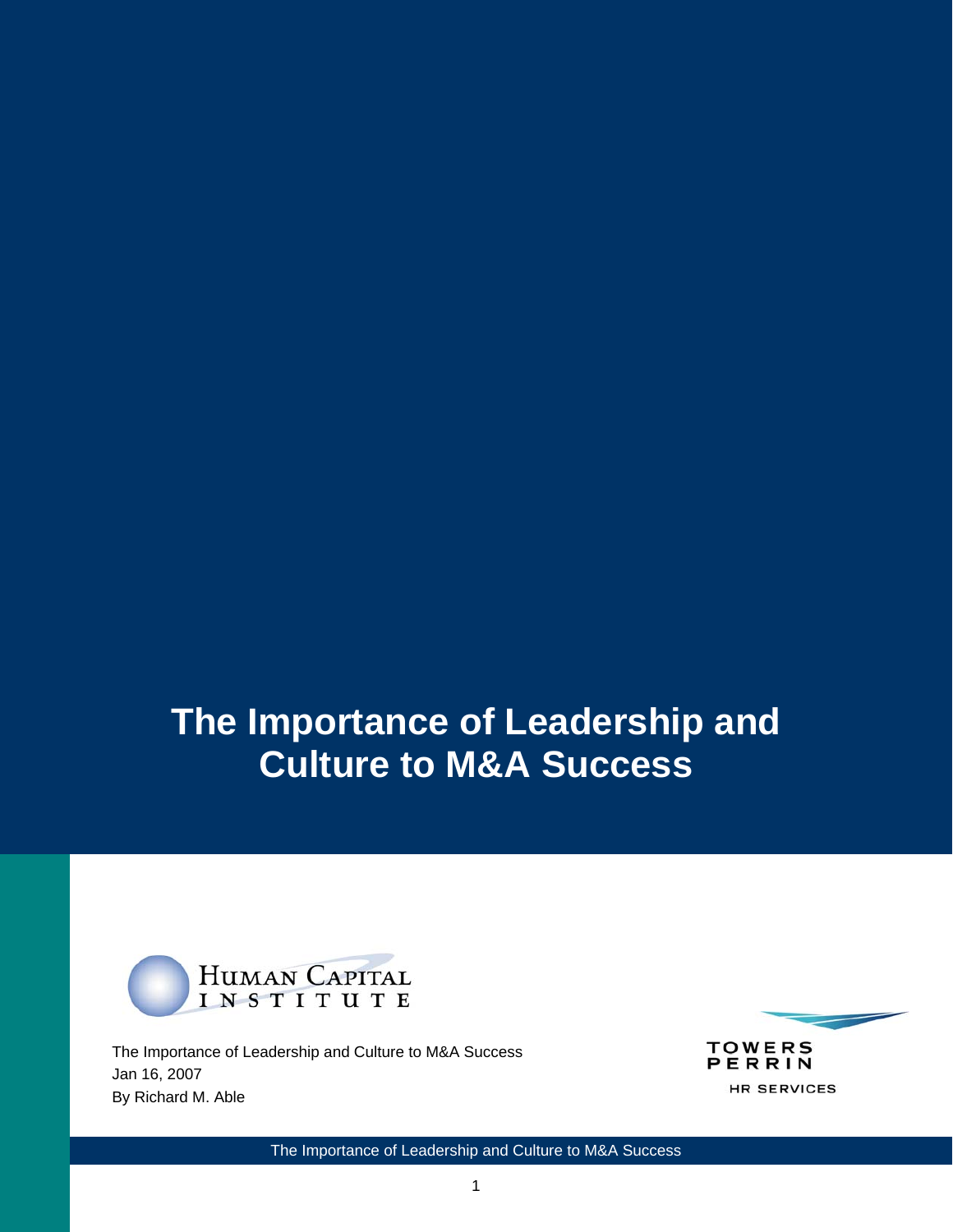# **EXECUTIVE SUMMARY**

The number of mergers and acquisitions (M&A) continues to increase, with a worldwide 2006 deal volume of 30,000 breaking the previous record set during the dotcom boom. All indications are that this high level of M&A activity will continue in 2007 and beyond. In the past, M&As frequently led to disappointing results in the form of decreased shareholder value. By contrast, today's deals are enjoying greater success at increasing shareholder value, with medium-sized deals often outperforming larger ones.

It's hard to argue with the notion that company leaders play a vital role in successful mergers and acquisitions. As an example, good leaders can be especially adept at overcoming disruptions in accepted ways of doing things and at aligning organizational cultures that may be very different between the merging organizations — both key people-oriented challenges that companies face during an M&A.

But until now, few frameworks have been available for assessing *how* leaders impact M&A success. But recent Towers Perrin research, coupled with experience with more than 400 mergers in 2006 alone, points to specific leadership characteristics that foster successful M&As, such as leaders who:

- $\blacksquare$  set the right priorities and create positive business momentum and discipline
- $\blacksquare$  imbue employees with the necessary level of commitment, engagement, confidence and comfort to work through difficult transitions
- $\blacksquare$  inspire a sense of purpose, coherence, community and trust that allows employees to remain focused and highly engaged on the job.

A recognized, respected leader assuming a prominent, visible role can be a comforting anchor during a turbulent sea of change. Such leaders can be instrumental in creating a shared culture that

embodies the business strategy of the new combined organization.

## **TRENDS IN M&As**

M&A volumes reached roughly US\$4 trillion in 2006, eclipsing by a wide margin the previous record of approximately US\$3.3 trillion set in 2000. The United States was the most targeted country for acquisitions, representing approximately 40% of global M&A activity. As of late December 2006, the value of European M&A deals was US\$1.4 trillion, also surpassing the previous record set in 1999, with the U.K. the most targeted country. According to Towers Perrin's Global Change Management Leader, Mark Arian, "We are at the beginning rather than the end of the wave because organizations have gotten better at doing M&A, which in turn has generated still more M&A activity."

# **CHALLENGES FACED BY MERGED ORGANIZATIONS**

Mergers and acquisitions almost always involve some level of transformational change and disruption, according to Towers Perrin Senior Consultant Clair Olson. Successful post-merger integration demands significant change on the part of both the acquiring and the acquired organization. The acquirer creates boundary disruptions — changes in stated goals, strategies, ways of doing things and customs. The acquirer also must deploy control mechanisms to manage transformational change and achieve the strategic goals that drove the M&A in the first place. For its part, the acquired organization must overcome any anxieties about being "absorbed" and learn to integrate itself into new corporate procedures and values. In short, a process of mutual adjustments and acculturation must take place for post-merger integration to succeed.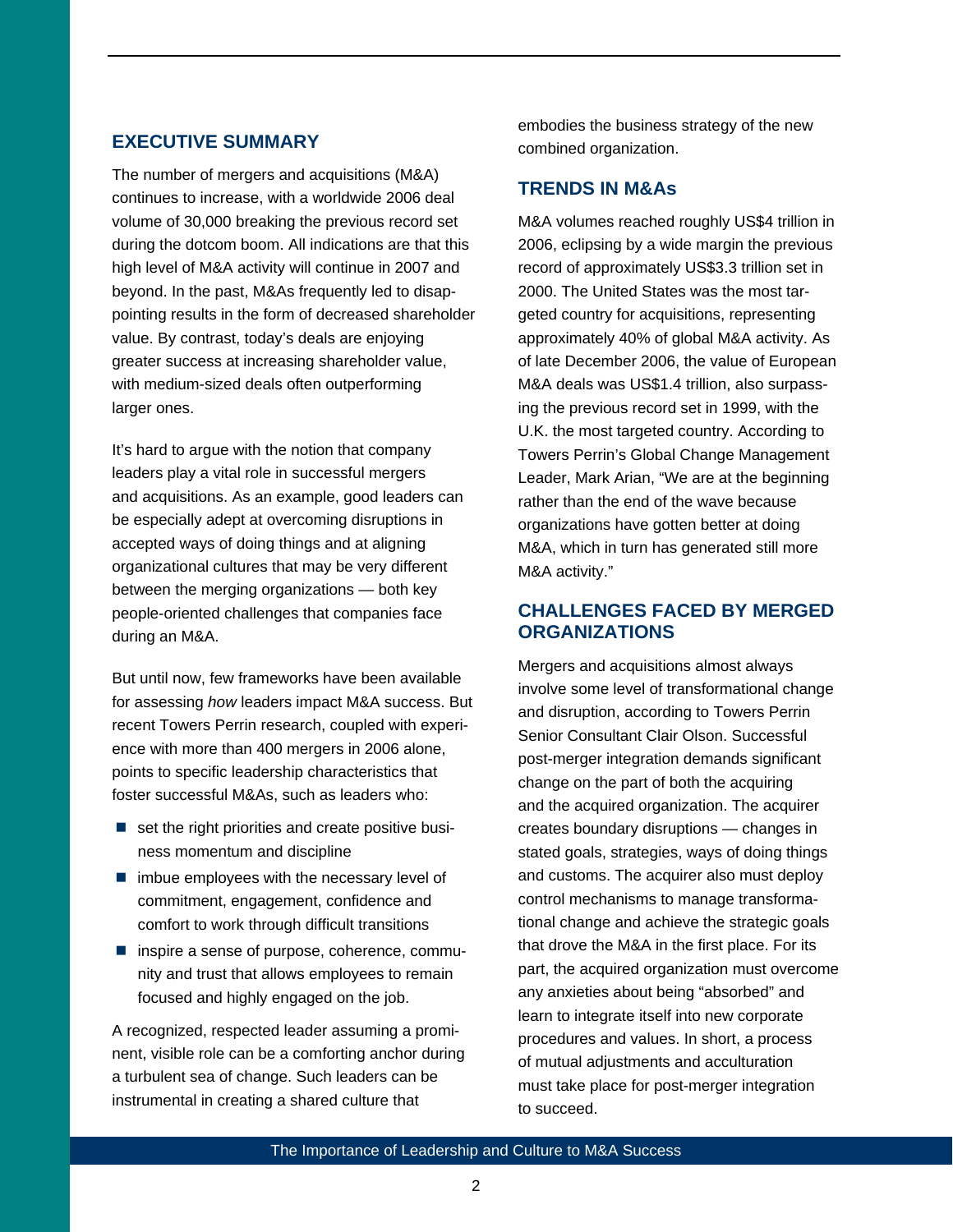# **CULTURE — THE ORGANIZATIONAL DNA**

Anthropologists and experts in organizational behavior use the concept of "culture" to describe how members of groups understand their world and their place in it. Arian explains that organizational culture can best be thought of as "the pattern of actions, words, beliefs and behaviors that members of a business organization share," sometimes referred to as the organization's DNA. Because the human capital element is such a large part of any M&A, fostering a positive DNA — one that encourages employee engagement in the business and encourages flexibility during times of change — is difficult to get right. "Nevertheless," says Arian, "it's of great importance since it produces rules of behavior within the new organization."

A highly productive business invariably has a highperforming organizational culture that aligns well both internally and externally to support the overall objectives of the business. This organizational culture shapes the *employee experience*, which in turn impacts *customer experience, business partner relationships* and, ultimately, *shareholder value*. During a merger, two or more distinct organizational cultures must be integrated and fused. "As M&As increasingly become globalized, their complexity increases," observes Olson, "and differences in national cultures need to be taken into consideration."

# **UNDERSTANDING THE DNA OF ORGANIZATIONAL CULTURE AND THE IMPACT OF LEADERSHIP**

So just how do you detect organizational culture? And how can you tell if it is effective and productive? An organization's culture is embodied in what managerial leadership sets as its priorities: what it attends to, measures, rewards and controls. Organizational culture can be seen in how leadership reacts to critical incidents. And it can be found in leadership's role modeling and coaching actions. Experts say

that between 80% and 90% of employee behavior is determined by the way leaders attend to these factors.

Other important dimensions of a corporate culture include an organization's:

- criteria for employee recruitment, promotion, retirement and exit
- $\blacksquare$  formal and informal ways of socialization
- recurrent systems and procedures
- organizational design and structure
- $\blacksquare$  design of physical spaces
- $\blacksquare$  stories and myths about key people and events, and
- **formal statements, charters, creeds and** codes of ethics.

Leaders' actions, words, beliefs and behaviors have to resonate within three contexts, according to Arian: national culture, organizational culture and the individual employee's background, values and beliefs.

"National culture is broader, of course, than just what happens inside the organization. But it is important not to overlook the impact of national culture on organizational culture says Olson. "When a multinational goes into another country, local managers become more nationalistic," falling back upon national culture for awareness and understanding of values and behaviors. For example, if an American company goes into Germany or Japan, the German manager who now works for an American company becomes more German and the Japanese manager becomes more Japanese. According to Olson, while core cultural attributes are generally consistent from country to country within a single organization, national cultures can influence how organizational culture is manifested — for example, how people within the organization solve problems. Sometimes disconnects occur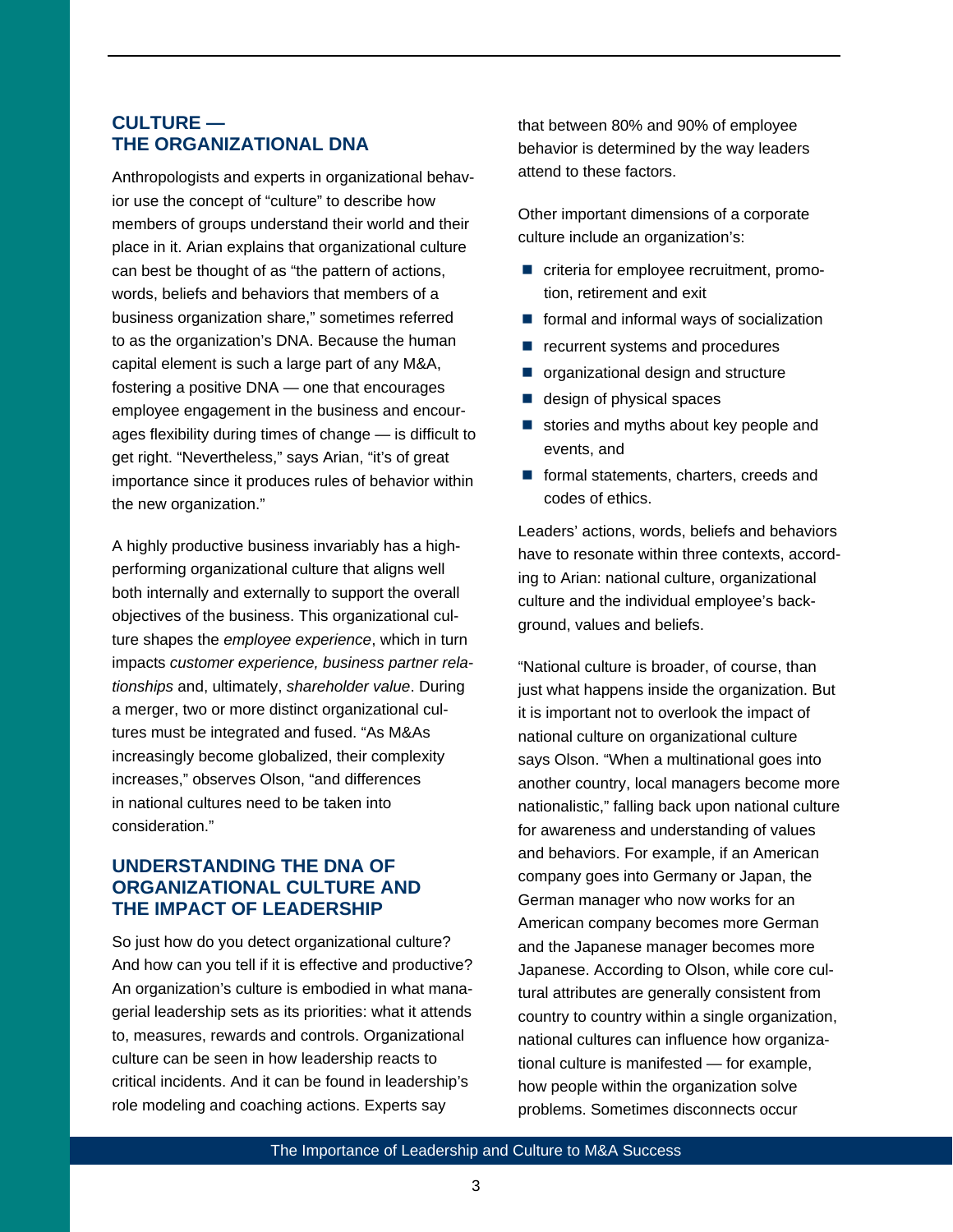among national cultures that upset organizational practices. And sometimes differences in national culture can be used as an excuse when inappropriate behavior occurs in the organization.

At the organizational level, culture is shaped by national cultural characteristics; it is also based on business drivers — what the organization seeks to achieve. Finally, at the individual employee level, organizational culture influences what is perceived to matter and the actions individuals take accordingly.

## **ADDRESSING ORGANIZATIONAL CULTURE IN M&As**

Culture was ranked as *the* most challenging "people" issue in M&As according to respondents to a 2004 Towers Perrin survey whose organizations had completed at least one M&A deal during the past three years. Particularly challenging was achieving successful alignment between old and new organizational cultures. This was followed, in order, by effective leadership from the top; a well-executed employee communication program; integrating benefits, pay and other rewards programs on a global basis; and correct selection of the top management team.

## **LEADERS MAKE THE DIFFERENCE IN M&As**

The greater the frequency and magnitude of change, the more important leadership and culture become. "Leadership holds it all together," says Arian. "It is a make or break function."

Towers Perrin research confirms that leadership is the most important driver of employee engagement.\* During periods of transition and disruption, employees look first to leaders for guidance about how to react and behave, for motivation, and for focus. Experience shows that what leaders do during

mergers and acquisitions has a significant impact on how employees of both organizations react and promote a sense of community and purpose. Positive employee perception of leaders is crucial to successful change. Employees want to believe that leadership cares about them. When employees are convinced that leaders genuinely do care about them, they become more open and willing to make necessary transitions, says Arian.

And companies that foster a high degree of leadership visibility and involvement during M&As instill a supportive organizational culture with a better than average chance of success. Olson adds. Leaders set the priorities and create the positive business momentum and discipline required during M&As. They instill in employees the necessary level of commitment, engagement, confidence and comfort to work through difficult transitions. Leaders, who by their statements and actions inspire a shared sense of purpose, coherence, community and trust, enable employees to focus and to remain highly engaged during M&As and post-merger integration.

Establishing and sustaining cultural alignment during the first 100 days is particularly important, says Arian, in shaping the newly formed organizational culture and employee perceptions of it. Leadership intervention is "a critical symbol" of the new organizational culture, adds Olson.

\*Towers Perrin defines employee engagement as employees' willingness and ability to contribute to the company's success — or, put another way, the extent to which employees put discretionary effort into their work.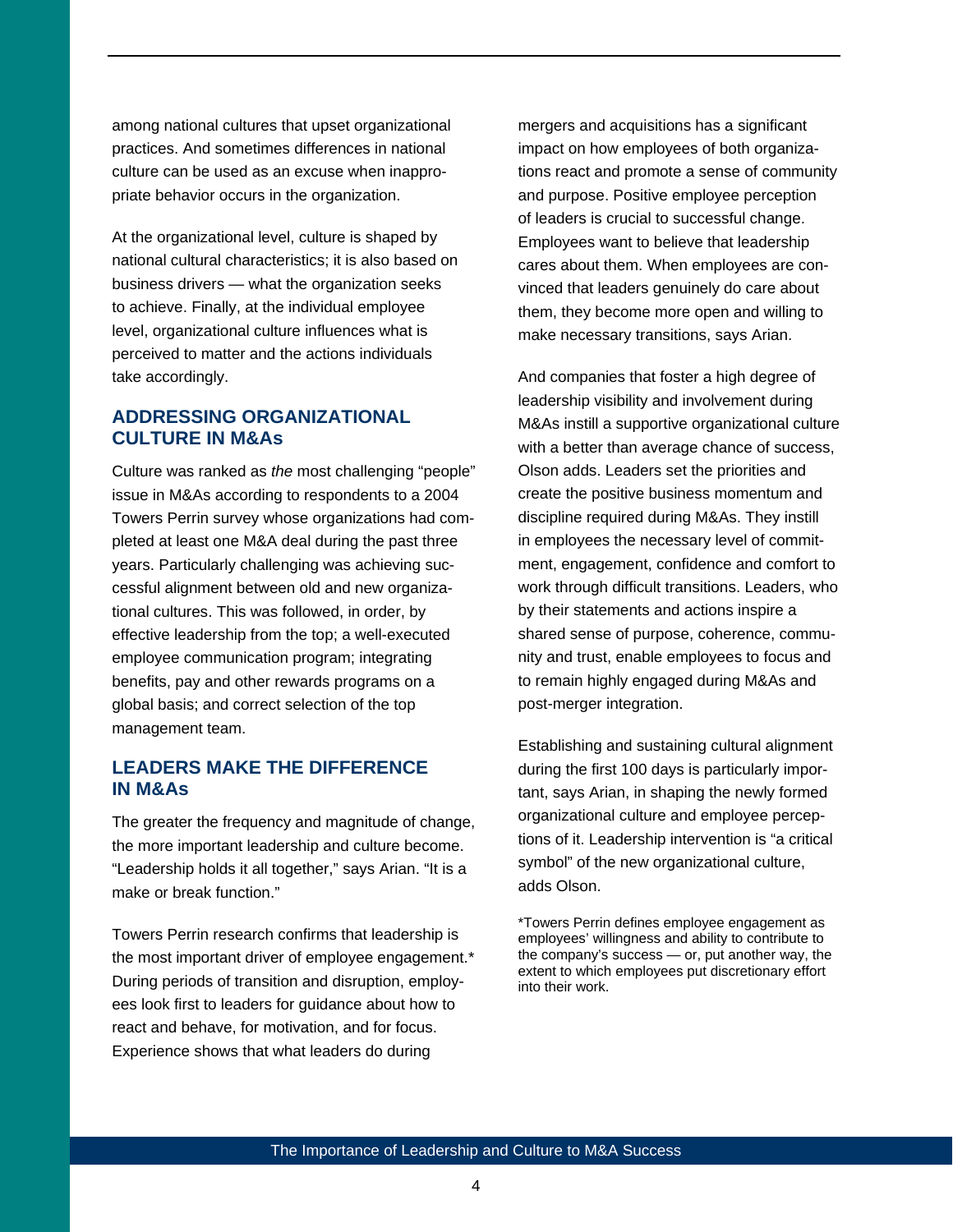## **ALIGNING STRATEGY, LEADERSHIP AND CULTURE**

Placing leaders into the correct roles and ensuring a fit between leadership and the desired organizational culture and business strategy is another key priority in M&A integration, Arian and Olson point out. It is very important to engage and develop new leaders early in the integration process, through executive coaching, ongoing feedback and through formal onboarding activities. Properly engaged leaders will be able to focus on three key areas of a merger and acquisition:

- Due Diligence (leadership research)
- Integration Preparation (leadership strategy, assessment and selection)
- $\blacksquare$  Integration (executive onboarding).

## **CONCLUSION**

Success in aligning strategy, leadership and organizational culture(s) can lead to profitable growth after a merger or acquisition. Effective leaders who instill a new organizational culture and values in their HR program design and internal and external communi cations can engage employees to deliver the brand promise to customers, shareholders and the community, in turn leading to profitable business growth.

In mergers and acquisitions, leadership creates and drives the combined organization's culture — the organizational DNA. It is the "forcing function" of a new organizational culture, says Arian. "Leaders' actions, words, beliefs and behaviors need to be acknowledged and understood at three levels: national, organizational and individual," adds Olson. M&As are more successful than in the past in part because of greater attention being paid to leadership's role in organizational culture creation, and are now creating, rather than destroying, shareholder value. Companies can increase the success of M&A deals by focusing on aligning leadership "fit" and actions with organizational cultures and business strategy. The examples of GE's acquisition of Marquette Medical Systems and Prudential Financial acquiring CIGNA Corporation's retirement business show two highly successful M&As in which the active involvement and visibility of leadership created the conditions for measurable business success. (See Case Studies on page 6.)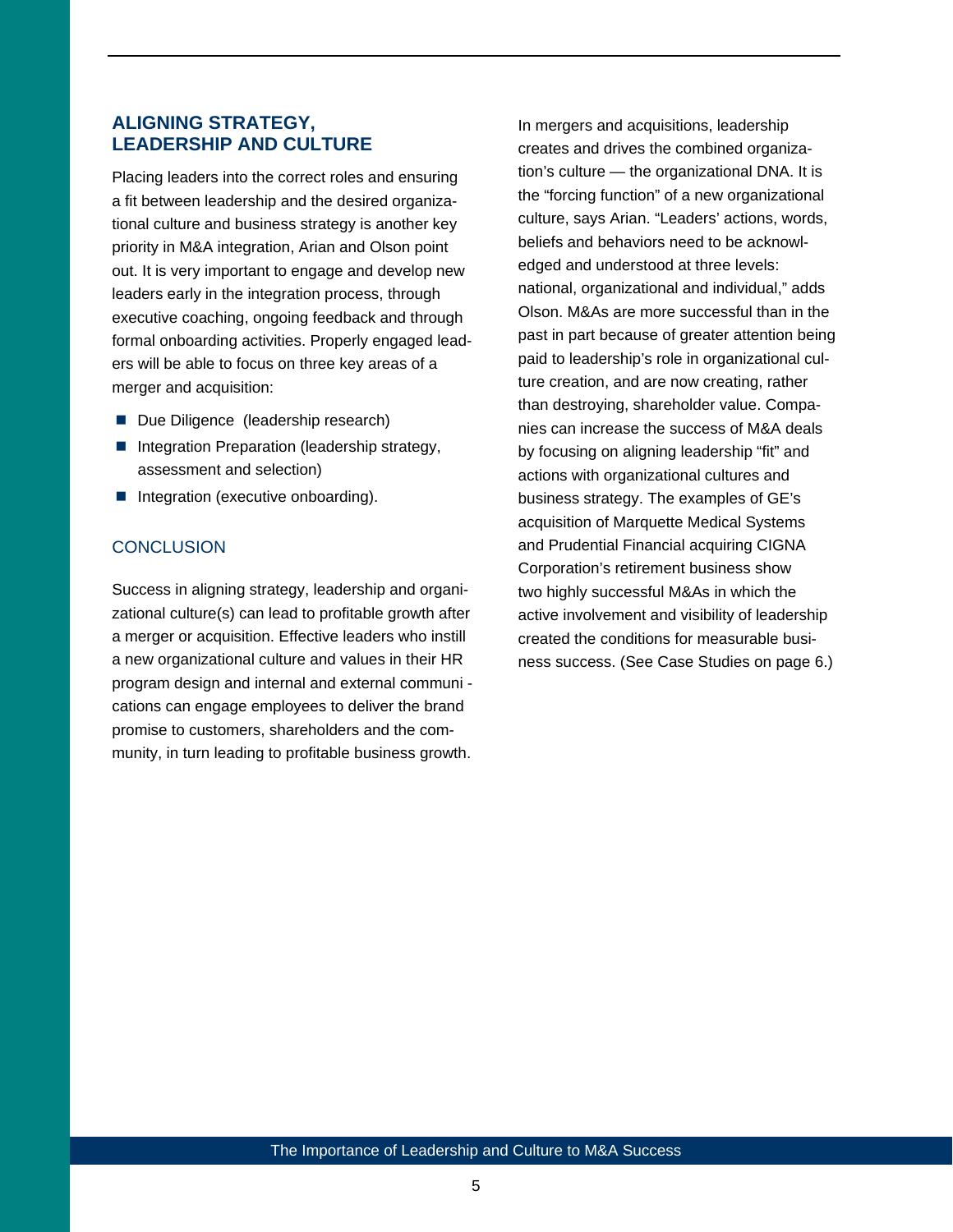## **CASE STUDIES OF TWO SUCCESSFUL M&As**

#### **Case Study: GE Medical Systems**

Under the leadership of Jeffrey Immelt, General Electric (GE) Medical Systems acquired Marquette Medical Systems (MMS), a privately held company, from the Cudahy family in late 1998. Both organizations were headquartered in Milwaukee, but they had a history as bitter rivals. ("'GE is our enemy' was the MMS mentality," Arian says.) Each company had very different organizational cultures. Marquette Medical projected a strong entrepreneurial culture as defined by its founder, who did not tolerate much bureaucracy. GE was part of a multinational corporation, heavily embarked on Six Sigma, and with a high degree of process orientation. Serious union avoidance issues and concerns about change in benefits and rewards structures existed at Marquette Medical.

Immelt and his leadership team spent significant time meeting with employees of both companies — through town hall meetings, small focus groups and regular two-way communication — to explain their vision for the new combined organization. They worked to create a shared vision for the future that everyone could embrace. GE leadership personally addressed concerns that were the underpinnings of the unionization campaign. They did not apologize for, or run away from, the strong GE culture and the control requirements required by GE. Instead, they explained why these control requirements were necessary and how they would drive stronger business results for the combined organization. They sought to build a shared desire for greatness by raising expectations and expressing enthusiasm and confidence. This merger was a great success and helped catapult Immelt into the top job at GE.

#### **Case Study: Prudential Financial, Inc.**

To strengthen Prudential Financial's position as a global provider of retirement services, the company acquired CIGNA Corporation's retirement business in April, 2004. The new combined business had 2,600 employees. "Leadership was heavily involved in every aspect of the integration and highly visible to employees of both organizations," says Helen Frye, Vice President of Human Resources for Prudential Retirement and a member of the joint leadership team that oversaw the acquisition. Prudential Financial's president led a "command center" comprised of eight business leaders (half from Prudential and half from CIGNA) who met daily to set direction and track progress. The leadership team was announced and in place three months *before* the deal was consummated. The team immediately focused on building an aligned culture, including a strong internal and external brand. Prudential Financial stock outperformed the Morgan Stanley Capital International index by over 50% eighteen months after the deal closed, demonstrating the key role of leadership in providing positive direction and focus for the new institutional identity and culture.

Based on Human Capital Institute Webcast, *Driving Growth in M&A: The Role of Leadership and Culture*, January 16, 2007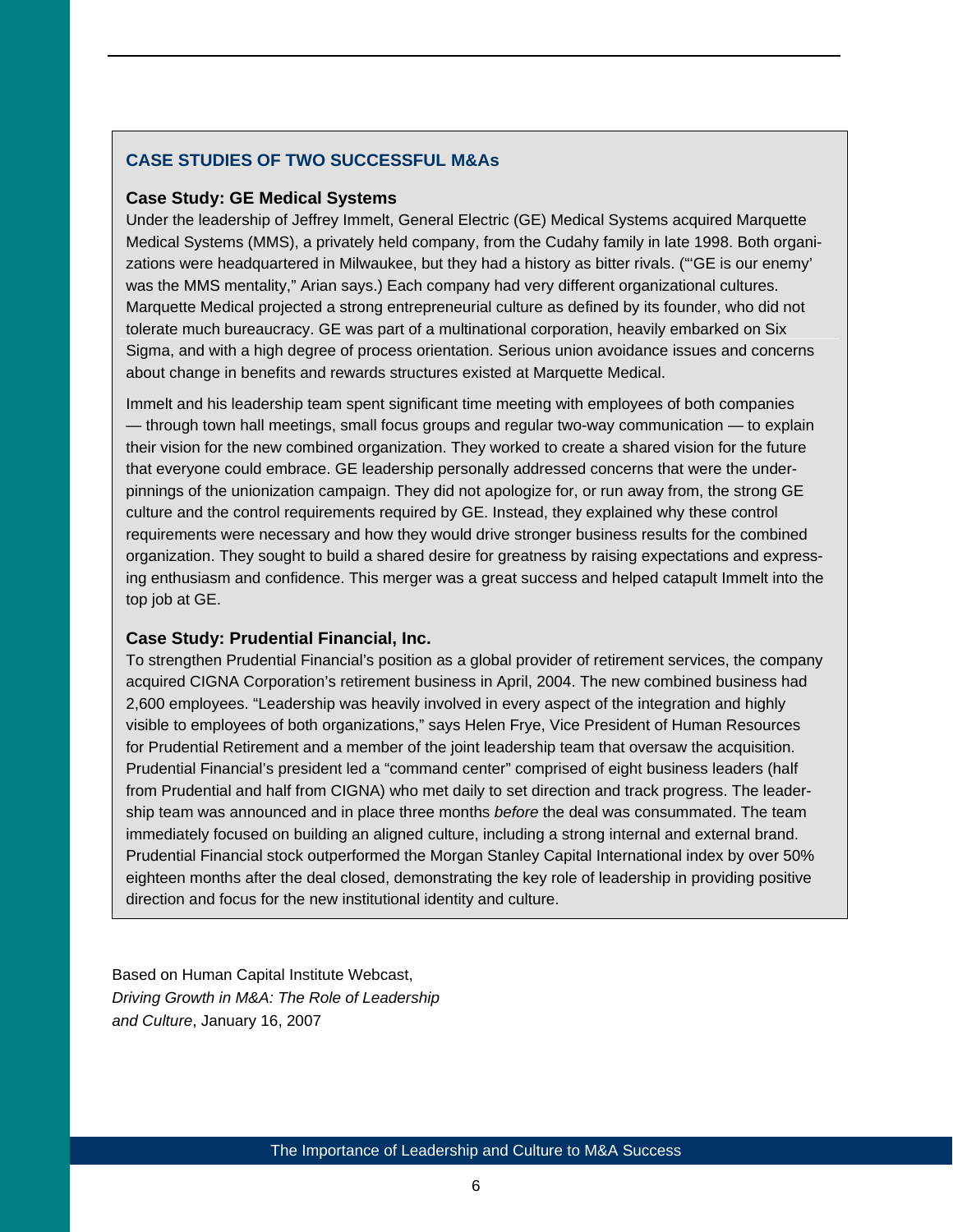#### **PRESENTERS**

## **Mark Arian, Global Change Management Leader, Towers Perrin**

Mark Arian is the Global Change Management Leader for Towers Perrin. Prior to joining Towers Perrin, Mark was the co-leader of the Solutions & Strategies team (the Consulting R&D function) and the Global Leader for Corporate Restructuring and Change (CRC) for a large consulting and outsourcing company. Mark has conceived and led the development of unique, outcome-based frameworks, diagnostics, and tools that address critical people issues in business transformations. He has developed long-term partner relationships with clients that accelerate the development of a committed, productive workforce capable of achieving clients' growth and synergy targets following business transformation initiatives. Mark is a frequent speaker on business transformation and merger integration topics. He recently was the lead speaker at the American Chamber of Commerce in Hong Kong and cochaired a National Foreign Trade Council Symposium on People Issues in Global Mergers and Acquisitions. Mark is an attorney and a member of the Bar of the State of New York and the District of Columbia. He earned a B.A. degree from Duke University (summa cum laude) and a J.D. from the Columbia University School of Law, where he was twice awarded the Moe Berg Scholarship and won the Thomas E. Dewey prize. He is also a graduate of the Columbia University Graduate School of Business Executive Education Program.

#### **Clair Olson, Senior Consultant, Towers Perrin**

Clair Olson is a senior consultant in the Towers Perrin Global Consulting Group based in London focusing on Mergers & Acquisitions and global clients. Clair has substantial international consulting and M&A experience working in the United States, Asia, Europe and the Middle East. He worked as a Client Manager for major global corporations in a variety of industries.

He transferred to the U.K. in 2004 after spending four years in Japan where he was Client Management Practice Leader-Asia, establishing the client management practice and M&A network for a global human resource consulting firm. Prior experience includes Japanese business unit head in San Francisco for a large multinational financial firm and industrial market research and consulting in Japan and the U.S. Consulting activities included risk management, strategic alliance facilitation, Mergers & Acquisitions due diligence and implementation, and intercultural organization assimilation projects. He has authored Japan market studies and business guides for publication, and various M&A-related articles.

Clair attended Sophia University in Tokyo as a study abroad student focusing on Japanese language, sociology, and history. He holds a B.A. from the University of Utah and is an MSc candidate studying Organizational Behaviour at The University of London's Birkbeck College. He is fluent in English and Japanese.

#### EXPERT ADVISORY PANELISTS

**Helen Frye, Vice President, Human Resources, Prudential Retirement Scott Moeller, CEO & Director of Executive Development, Cass Business School** 

#### **MODERATOR**

#### **Joy Kosta**

As Director of Talent Development and Leadership Communities at The Human Capital Institute, Joy brings 25 years of experience in multiple facets of organizational development, human resources and business management with an emphasis in customer satisfaction, service quality, process improvement, and applying the Malcolm Baldrige Criteria for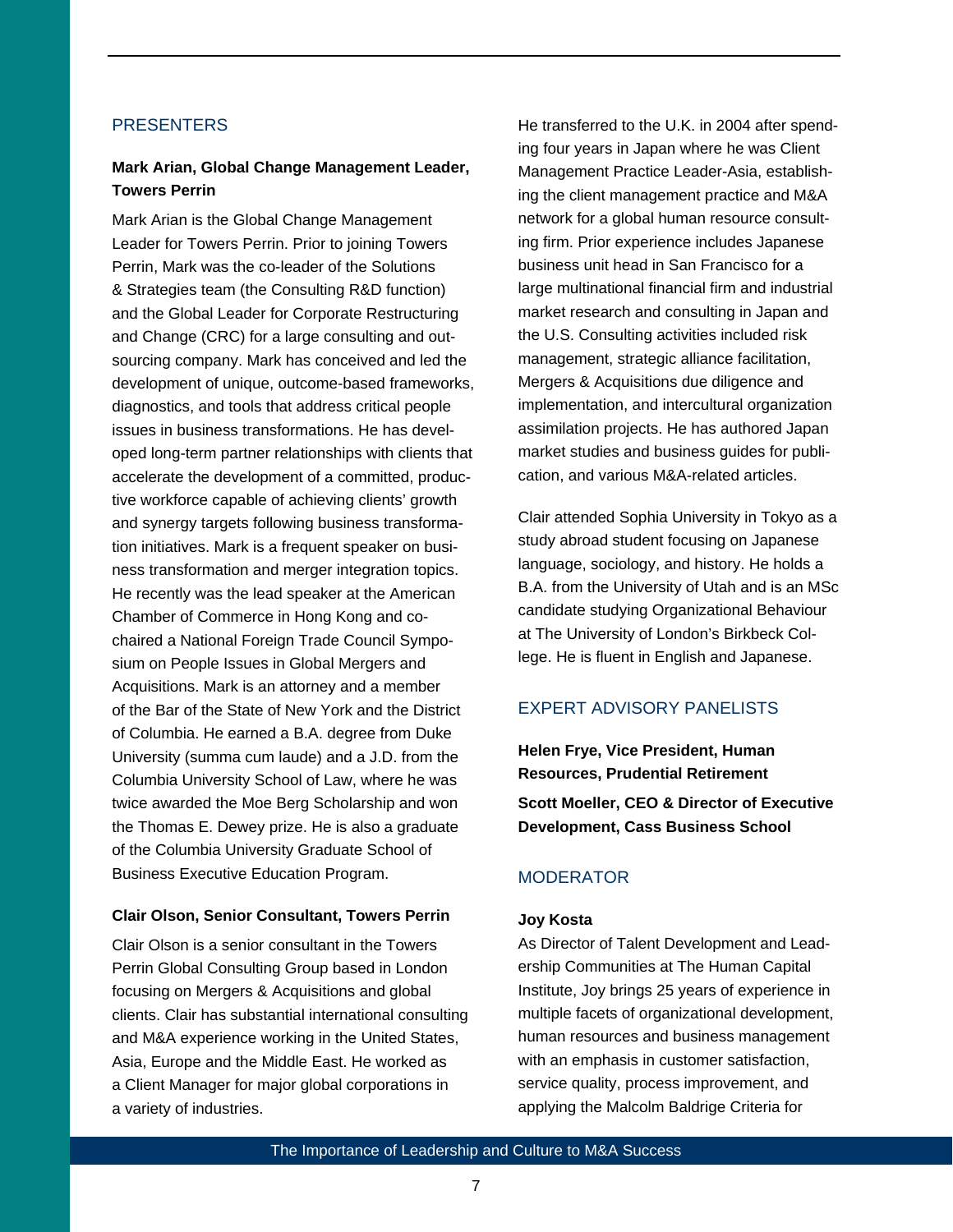Performance Excellence. As founder and President of Performance Partners in Health Care, a company dedicated to building better patient experiences, she has authored several curriculums in leadership and staff development, and co-authored with Harold Bursztajn, M.D., Senior Clinical Faculty member, Harvard Medical School, *Building a Treatment Alliance with Patients and Families.* 

#### ACKNOWLEDGMENTS

This white paper is made possible by Towers Perrin, sponsors of HCI's Workforce Effectiveness Track.

## **ABOUT TOWERS PERRIN**



The HR Services business of Towers Perrin provides global human resource consulting and related services that help organizations effectively manage their investment in people. We offer our clients services in areas such as employee benefits, compensation, communication, change management, employee research and the delivery of HR services.

## **ABOUT THE HUMAN CAPITAL INSTITUTE**



The Human Capital Institute is a catalyst for innovative new thinking in talent acquisition, development and deployment. Through research and collaboration, our programs collect original, creative ideas from a field of top executives and the brightest thought leaders in strategic HR and talent management. Those ideas are then transformed into measurable, real-world strategies that help our members attract and retain the best talent, build a diverse, inclusive workplace, and leverage individual and team performance throughout the enterprise.

The Human Capital Institute gratefully acknowledges the financial and volunteer contributions of our Underwriters. They include:

- **ADP: VIRTUAL EDGE**
- **AIRS**
- **AUTHORIA**
- **AXSIUM**
- **BATRUS HOLLWEG INTERNATIONAL**
- **BERNARD HODES GROUP**
- **BEST SOFTWARE**
- **BROADBOOK TECHNOLOGIES**
- **E** CENTER FOR KNOWLEDGE MANAGEMENT
- **EXECUTER FOR TALENT RETENTION**
- **DBM**
- **DNL GLOBAL, INC.**
- DOUBLESTAR, INC. HYPERION
- **FIRST ADVANTAGE CO.**